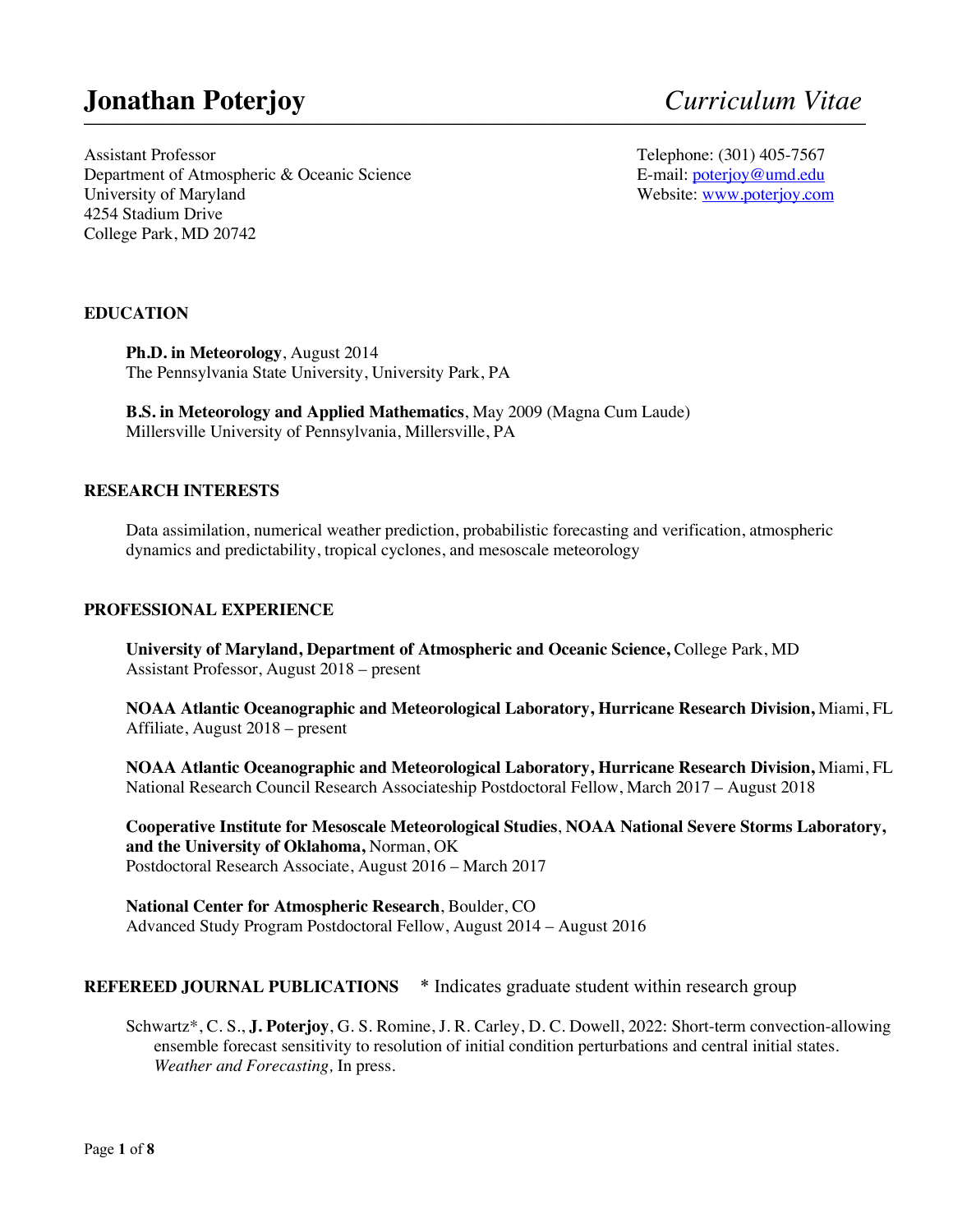- **Poterjoy, J.**, 2022: Regularization and tempering for a moment-matching localized particle filter. *Quart. J. Roy. Meteor. Soc.,* Accepted.
- **Poterjoy, J.**, 2022: Implications of Multivariate Non-Gaussian Data Assimilation for Multi-scale Weather Prediction. *Mon. Wea. Rev.,* In press.
- Schwartz\*, C. S., **J. Poterjoy**, J. R. Carley, D. C. Dowell, G. S. Romine, and K. Ide, 2021: Comparing partial and continuously cycling ensemble Kalman filter data assimilation systems for convection-allowing ensemble forecast initialization. *Weather and Forecasting*, In press.
- Kurosawa\*, K. and **J. Poterjoy**, 2021: Data assimilation challenges posed by nonlinear operators: A comparative study of ensemble and variational filters and smoothers. *Mon. Wea. Rev.* 149, 2369 – 2389*.*
- **Poterjoy, J.**, G. Alaka, H. Winterbottom, 2021: The irreplaceable utility of sequential data assimilation for numerical weather prediction system development: Lessons learned from an experimental HWRF system. *Weather and Forecasting,* 36, 661 – 677.
- Feng, J., X. Wang., and **J. Poterjoy,** 2020: A Comparison of Two Local Moment-Matching Nonlinear Filters: Local Particle Filter (LPF) and Local Nonlinear Ensemble Transform Filter (LNETF). *Mon. Wea. Rev.*, 148, 4377 – 4395.
- **Poterjoy, J.**, L. J. Wicker, and M. Buehner, 2019: Progress in the development of a localized particle filter for data assimilation in high-dimensional geophysical systems., *Mon. Wea. Rev*. 147, 1107 – 1126.
- Morzfeld, M., D. Hodyss, **J. Poterjoy**, 2018: Variational particle smoothers and their localization, *Quart. J. Roy. Meteor. Soc.* 2018, 144:806 – 825.
- Poterjoy, J., R. A. Sobash, and J. L. Anderson, 2017: Convective-scale data assimilation for the Weather Research and Forecasting model using the local particle filter., *Mon. Wea. Rev.,* 145, 1897 – 1918.
- **Poterjoy, J.**, and J. L. Anderson, 2016: Efficient assimilation of simulated observations in a high-dimensional geophysical system using a localized particle filter. *Mon. Wea. Rev*., 144, 2007 – 2020.
- **Poterjoy, J.** and F. Zhang, 2016: Comparison of hybrid four-dimensional data assimilation methods with and without the tangent linear and adjoint models for predicting the life cycle of Hurricane Karl (2010). *Mon. Wea. Rev*. 144, 1449 – 1468.
- **Poterjoy, J.**, 2016: A localized particle filter for high-dimensional nonlinear systems. *Mon. Wea. Rev.*, 144, 59 – 76.
- **Poterjoy, J.** and F. Zhang, 2015: Systematic comparison of four-dimensional data assimilation methods with and without a tangent linear model using hybrid background error covariance: E4DVar versus 4DEnVar. *Mon. Wea. Rev.*, 143, 1601 – 1621.
- **Poterjoy, J.** and F. Zhang, 2014: Inter-comparison and coupling of ensemble and four-dimensional variational data assimilation methods for the analysis and forecasting of Hurricane Karl (2010). *Mon. Wea. Rev.*, 142, 3347 – 3364.
- **Poterjoy, J.** and F. Zhang, 2014: Predictability and genesis of Hurricane Karl (2010) examined through the EnKF assimilation of field observations collected during PREDICT. *J. Atmos. Sci.,* 71, 1260 – 1275.
- **Poterjoy, J.**, F. Zhang, and Y. Weng, 2014: The effects of sampling errors on the EnKF assimilation of innercore hurricane observations. *Mon. Wea. Rev*., 142, 1609 – 1630*.*
- Zhang, X., X.-Y. Huang, L. Yianyu, **J. Poterjoy**, Y. Weng, F. Zhang, and H. Wang, 2014: Development of an efficient regional four-dimensional variational data assimilation system for WRF. *J. Atmos. Oceanic Technol.*, 31, 2777 – 2794.
- Zhang, F., M. Zhang, and **J. Poterjoy**, 2013: E3DVar: Coupling an ensemble Kalman filter with threedimensional variational data assimilation in a limited-area weather prediction model and comparison to E4DVar. *Mon. Wea. Rev.*, 140, 900 – 917.
- Xie, B., F. Zhang, Q. Zhang, **J. Poterjoy**, and Y. Weng, 2013: Observing strategy and observation targeting for tropical cyclones using ensemble-based sensitivity analysis and data assimilation. *Mon. Wea. Rev.*, 141, 1437 – 1453.
- **Poterjoy, J.** and F. Zhang, 2011: Dynamics and structure of forecast error covariance in the core of a developing hurricane. *J. Atmos. Sci.,* 68, 1586 – 1606.

#### **MANUSCRIPTS UNDER REVISION OR SUBMITTED**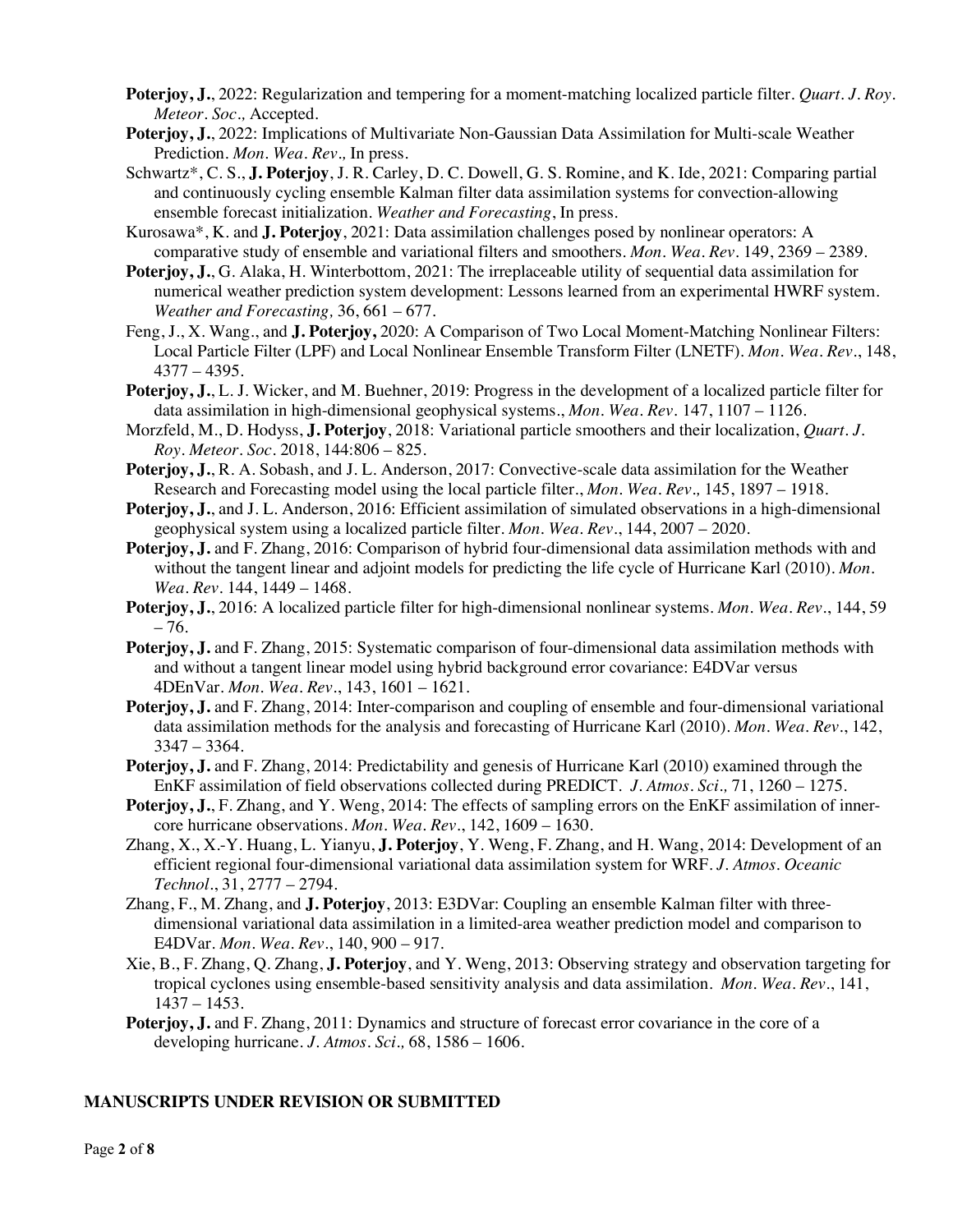- Kurosawa\*, K. and **J. Poterjoy**: A statistical hypothesis testing strategy for adaptively blending particle filters and ensemble Kalman filters for data assimilation. *Under revision for Mon. Wea. Rev.*
- Walsworth\*, A., E. Satterfield, and **J. Poterjoy**: Challenges for online observation error estimation revealed from idealized numerical experiments. *In progress*
- McCurry\*, J., J. Poterjoy, A comparison of Gaussian and non-Gaussian filters for cloud analysis. In progress.
- Knisley\*, J., J. Poterjoy, Implications of Self-Contained Online Radiance Bias Correction within the Hurricane Analysis and Forecasting System (HAFS), *In progress.*
- Santer\*, H., J. Poterjoy, Evaluating Contour Boxplots as a Method for Visualizing Ensemble Uncertainty, *In progress.*

### **INVITED CONFERENCE AND WORKSHOP PRESENTATIONS**

- Progress and long-term obstacles for tropical cyclone data assimilation and prediction, *35th Conference on Hurricanes and Tropical Meteorology*, New Orleans, LA, 2022
- High-dimensional Data Assimilation using Regularization and Iterative Resampling with the Local Particle Filter, *The International Symposium on Data Assimilation – Online*, Virtual meeting, 2021
- Tempered and Hybrid Particle Filter Methodology for Geophysical Data Assimilation, *25th Conference on Integrated Observing and Assimilation Systems for the Atmosphere, Oceans, and Land Surface, AMS Annual Meeting,* Virtual meeting, 2021
- Particle Filter-based Data Assimilation for Numerical Weather Prediction, *1st International Workshop in Data Assimilation*, Medellín, Columbia, 2019
- Benefits of a Localized Particle Filter Explored Using the AOML-UMD Ensemble Prediction System, *International Union of Geodesy and Geophysics General Assembly,* Montreal, Canada, 2019
- Regional Weather Prediction Using the Local Particle Filter in an Experimental HWRF Modeling System*, 2nd ADAPT Symposium on "Advanced Understanding, Monitoring and Prediction of Weather, Climate and Environmental systems," State College, PA, 2018*
- Regional Weather Forecasting Using the Local Particle Filter, 5th *International Workshop on Nonhydrostatic Models,* Tokyo, Japan, 2018
- Toward the Application of Particle Filters for Numerical Weather Prediction and Research, *The 8th Ensemble Kalman Filtering Workshop,* Sainte-Adele, Canada, 2018
- Localized Particle Filters for Weather Prediction and Research*, National Strategic Computing Initiative Workshop*, Arlington, VA, 2017
- Storm-Scale Weather Analysis and Prediction at the NOAA National Severe Storms Laboratory Using a Non-Gaussian Filter, 3rd *RIKEN International Symposium on Data Assimilation*, Kobe, Japan, 2017
- Probabilistic Weather Analysis and Prediction Using the Local Particle Filter, *Advances in Data Assimilation, Predictability, and Uncertainty Quantification, American Geophysical Union Fall Meeting,*  San Francisco, CA, 2016
- Efficient Assimilation of Observations via a Localized Particle Filter in High-Dimensional Geophysical Systems, *Perspectives on Model-informed Data Assimilation, SIAM Conference on Uncertainty Quantification*, Lausanne, Switzerland, 2016
- Hybrid Four-Dimensional Data Assimilation with and without Tangent Linear Model Operators. *6th EnKF Workshop*, Buffalo, NY, 2014

# **INVITED LECTURES**

• Big Data, Very Big Computers, and the Endless Pursuit for an "Honest" Weather Prediction System. *University of Delaware, Department of Geography*, Wilmington, DE, 2019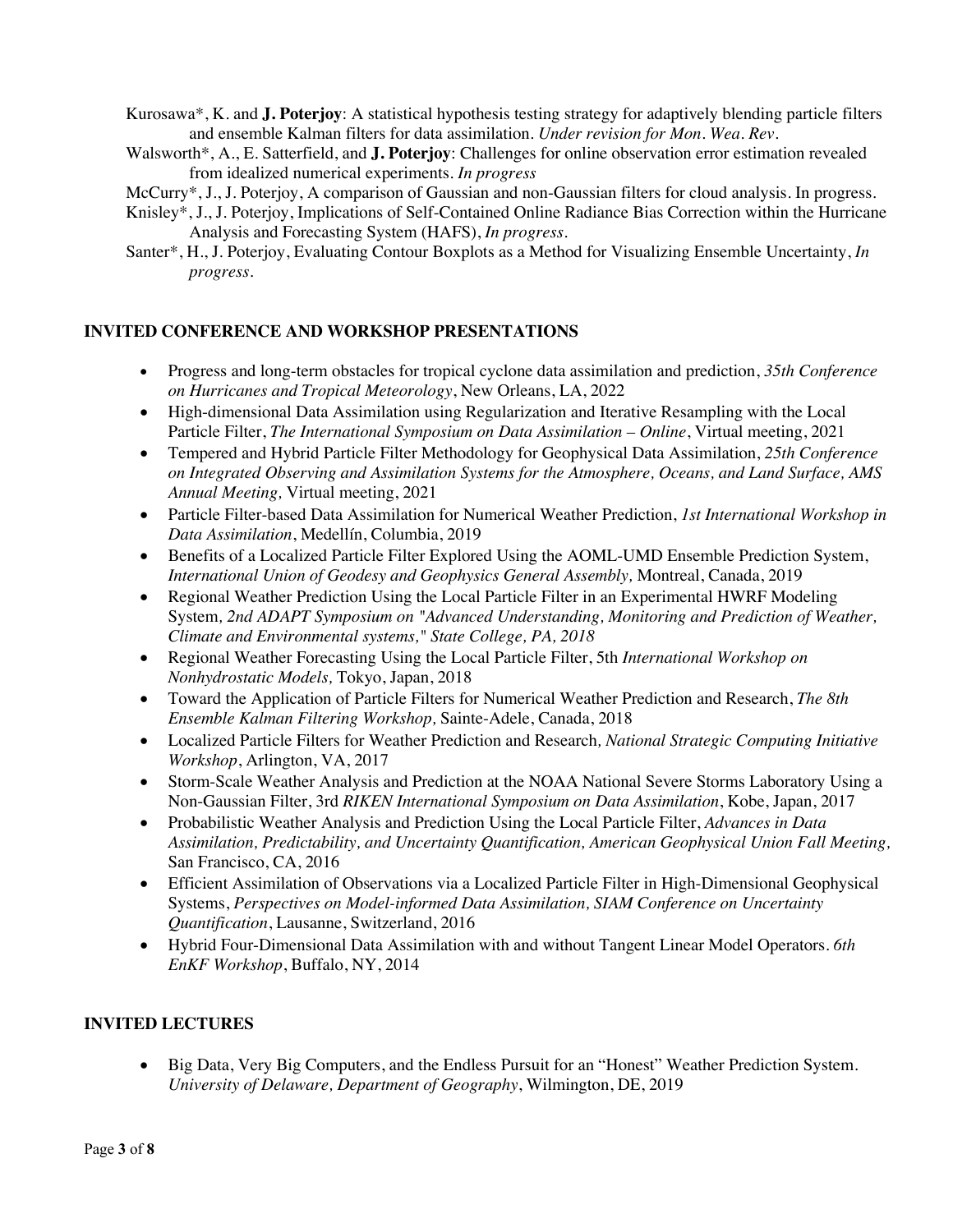- Bayesian Data Assimilation Within a Regional Modeling Framework. *German Meteorological Service Seminar*, Offenbach, Germany, 2019
- From Toy Models to NWP: Leveraging HWRF for Data Assimilation Development. *NOAA Hurricane Weather Research and Forecasting Model Seminar*, College Park, MD, 2019
- Big Data, Very Big Computers, and the Endless Pursuit for an "Honest" Weather Prediction System, *Department of Meteorology, Millersville University,* Millersville, PA, 2019
- Progress in the Development of a Localized Particle Filter for Weather Prediction, *Earth System Science Interdisciplinary Center*, College Park, MD, 2019
- Progress in the Development of a Localized Particle Filter for Regional Weather Prediction, *NASA Goddard, Global Modeling and Assimilation Office,* Greenbelt, MD, 2018
- Progress in the Development of a Localized Particle Filter for Numerical Weather Prediction and Research, *Japan Meteorological Agency, Meteorological Research Institute,* Tokyo, Japan, 2018
- Nonlinear Data Assimilation for Geophysical Analysis, Prediction, and Research, *North Carolina State University, Department of Marine, Earth, and Atmospheric Sciences,* Raleigh, NC, 2017.
- Progress in the Development of a Localized Particle Filter for Atmospheric Analysis, Prediction, and Research, *University of Maryland, Department of Atmospheric and Oceanic Science*, College Park, MD, 2017
- Nonparametric Data Assimilation for Weather Research and Forecasting, *University of Miami, Department of Computer Science,* Miami, FL, 2017
- Storm-Scale Weather Analysis and Prediction Using a Nonparametric Filter, *University of Arizona, Department of Mathematics*, Tucson, AZ, 2016
- Progress Toward the Development of a Nonlinear Filter for High-Dimensional Data Assimilation in Geoscience, *Penn State University, Center for Advanced Data Assimilation and Predictability Techniques*, University Park, PA, 2016
- Hybrid and Coupling of Ensemble and Variational Data Assimilation: An Informative Comparison of Adjoint- and Ensemble-Based Four-Dimensional Strategies, *Penn State University, Center for Advanced Data Assimilation and Predictability Techniques*, University Park, PA, 2016
- Probabilistic Storm-Scale Analysis and Prediction Using a Nonparametric Ensemble Filter: Implications for Tropical Cyclone Forecasting, *NOAA Atlantic Oceanographic and Meteorological Laboratory,*  Miami, FL, 2016
- An Efficient Nonparametric Data Assimilation Method for Atmospheric Research and Ensemble Forecasting. *National Weather Center*, Norman, OK, 2016
- Efficient Nonparametric Data Assimilation for Atmospheric Research and Prediction. *Florida State University, Department of Earth, Ocean and Atmospheric Science*, Tallahassee, FL, 2016
- A Localized Particle Filter for Data Assimilation in High-dimensional Nonlinear Systems. *STATMOS Summer School in Data Assimilation,* Boulder, CO, 2015
- Hybrid and Coupling of Ensemble and Variational Data Assimilation. 12<sup>th</sup> *CAS-TWAS-WMO Forum: Data Assimilation Summer School*, Beijing, China, 2015
- Introduction to NCAR Data Assimilation Research Testbed (DART). 12<sup>th</sup> CAS-TWAS-WMO Forum: *Data Assimilation Summer School*, Beijing, China, 2015
- A Localized Particle Filter for Large Dimensional State Estimation. 12<sup>th</sup> CAS-TWAS-WMO Forum: *Coupled Data Assimilation Symposium,* Beijing, China, 2015
- Can We do Better Than the Kalman Filter? A Localized Particle Filter for Large Dimensional State Estimation. *Peking University, Department of Atmospheric and Oceanic Sciences*, Beijing, China, 2015
- A Localized Particle Filter for Large Dimensional State Estimation. *Chinese Academy of Meteorological Sciences,* Beijing, China*,* 2015
- A Localized Particle Filter for High-dimensional Nonlinear Systems. *Cooperative Institute for Research in the Atmosphere,* Fort Collins, CO, 2015
- Ensemble Filtering for Large-Dimensional Nonlinear Systems. *Penn State University, Department of Statistics*, University Park, PA, 2014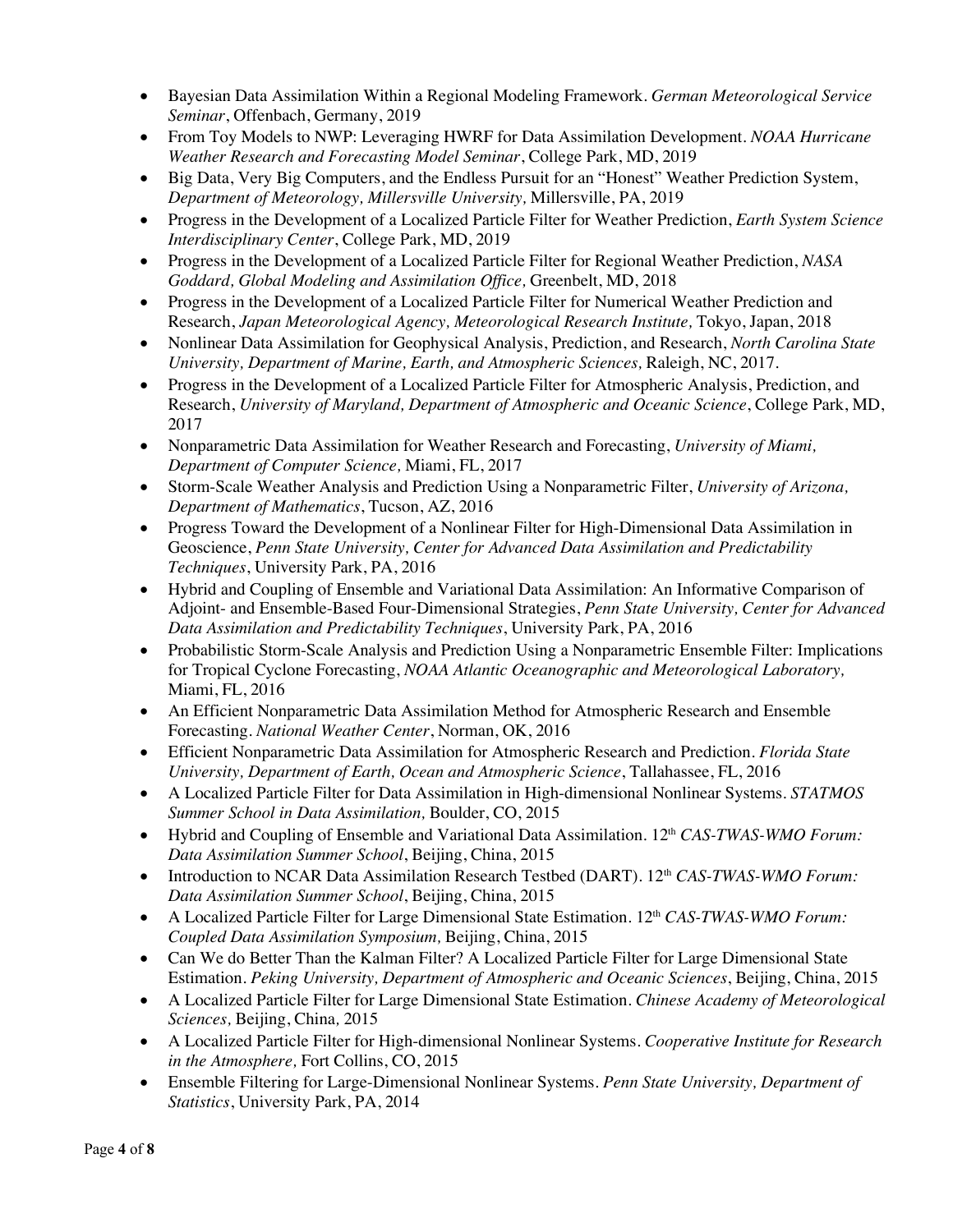• Hybrid Data Assimilation for Tropical Cyclone Analysis and Prediction. *Stony Brook University, Department of Marine and Atmospheric Sciences*, Stony Brook, NY, 2014.

# **AWARDED GRANTS**

- Multi-institution Collaborative Proposal: Integration of a Fully Functional Atmospheric UFS-HAFS into JEDI with Weakly Coupled Ocean Data Assimilation Capability. **PI: J. Poterjoy**, NOAA, \$299,976, 9/1/2022 – 8/31/2025.
- New sea ice and ice sheet OSSE frameworks for determining ice topography science requirements from a future STV mission, PI: Alex Petty, **(Co-I: J. Poterjoy)**, NASA, \$1,200,000.
- Online uncertainty quantification for novel atmospheric measurements. **PI: J. Poterjoy**, NSF, \$413,678, 1/1/2022 – 12/31/2024.
- CAREER: Improving Convective-Scale Weather Prediction through Advanced Bayesian Filtering, Verification, and Uncertainty Quantification. **PI: J. Poterjoy**, NSF, \$548,222, 3/29/2019 – 3/30/2024.
- CISESS: Advancing NOAA Earth System Modeling Efforts through Improvements in Model Physics and Sea Ice Data Assimilation. **Task Leader: J. Poterjoy**. NOAA, \$320,000, 9/1/2021 – 8/31/2022.
- HU-2 Accelerate the Development of the Hurricane Analysis and Forecasting System (HAFS). **PI: J. Poterjoy**. NOAA, \$250,000, 7/1/2020 – 7/1/2022.
- CISESS: Improving Hurricane Predictions Through Advanced Data Assimilation, Ensemble Forecasting, and Observing System Design. **Task Leader: J. Poterjoy**. NOAA, \$137,602, 7/1/2019 – 6/30/2022.
- HPC Computing Proposal: Bayesian filtering for Convective-scale Weather Prediction Through Large Monte Carlo Simulations. **PI: J. Poterjoy**, NCAR/CISL, 17.2 M core hours, 10/20/2020 – 3/30/2024.

# **POSTDOC ADVISING**

Deanna Easley (UMD/ESSIC), 2022 – present Nick Szapiro (UMD/ESSIC), 2022 – present

## **GRADUATE ADVISING**

Craig Schwartz (UMD/NCAR), Ph.D. completed, Fall 2021 Title: *"An evaluation of convection-allowing ensemble forecast sensitivity to initial conditions."* Andrew Walsworth (UMD), M.S. completed, Spring 2022 Title: *"Effectiveness of observation error estimation methods under relaxed assumptions"* Joshua McCurry (UMD), Ph.D. student, 2019 – present Kenta Kurosawa (UMD), Ph.D. student, 2019 – present Joseph Knisely (UMD), Ph.D. student, 2020 – present Henry Santer (UMD), Ph.D. student, 2021 – present Sarah Loughran (UMD), Ph.D. student, 2021 – present Benjamin Sheppard (UMD), M.S. student, 2021 – present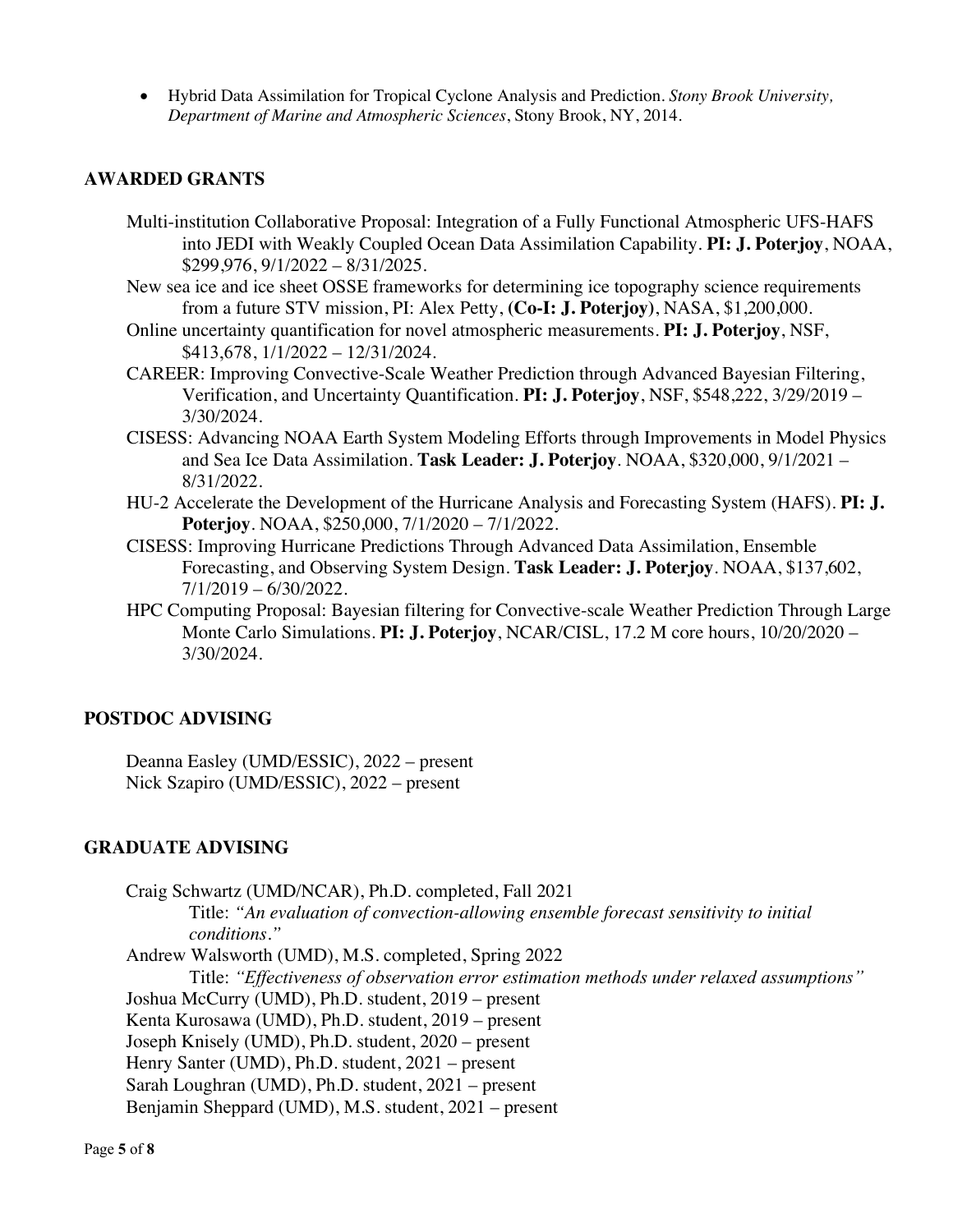### **UNDERGRADUATE ADVISING**

Henry Santer (UMD), Summer internship (CISESS), June – August 2021 Research title: "*Visualizing Ensemble Uncertainty with Contour Boxplots*" Charles Kropiewnicki (UMD), Senior thesis completed, Spring 2021 Title: "*Impact of Forecast Error Covariance on Ensemble Model Accuracy*." Gavin Harrison (UMD), Senior thesis completed, Spring 2021 Title: "*Hurricane Nowcasting With Particle Filters*." Katriella Tenembaum (UMD), Senior thesis completed, Spring 2020 Title: "*Exploring Imbalance Introduced by EnKFs in Tropical Cyclone Analyses*." Audrey Nash (UMD), Senior thesis completed, Spring 2020 Title: "*Forecast Challenges Posed by Convective Outbreaks Associated with Landfalling Hurricanes."*

# **AWARDS FROM ADVISED STUDENTS**

*2022 NCAR Advanced Study Program Graduate Visitor Program*, Kenta Kurosawa *2022 Green Fund Award*, Kenta Kurosawa *2021 University of Maryland Flagship Fellowship*, Henry Santer *2021 University of Maryland Outstanding Graduate Assistant Award*, Joseph Knisely *2021 AOSC Ferdinand Baer Fellowship*, Joseph Knisely *2021 Naval Research Enterprise Internship Program Award,* Joseph Knisely *2019, 2020 Naval Research Enterprise Internship Program Award,* Andrew Walsworth

#### **DISSERTATION COMMITTEES**

Matthew Wespetal (UMD), Ph.D. completed, Winter 2019 William Miller (UMD), Ph.D. completed, Fall 2019 Benjamin Johnson (UMD), Ph.D. completed, Summer 2020 Eli Denis (UMD), Ph.D. completed, Summer 2021 Cheng Da (UMD), Ph.D. completed, Spring 2022 Emmanuel Dibia (UMD), current Ph.D. student Donald Lippi (UMD), current Ph.D. student Dave Groff (UMD), current Ph.D. student Vitaly Kholodovsky (UMD), current Ph.D. student Chu-Chung Cheng (UMD), current Ph.D. student

#### **UNIVERSITY TEACHING**

**Instructor**, University of Maryland, AOSC 470/600, *Synoptic Meteorology,* Fall 2019 – 2021

• This class is taught concurrently at the undergraduate and graduate level.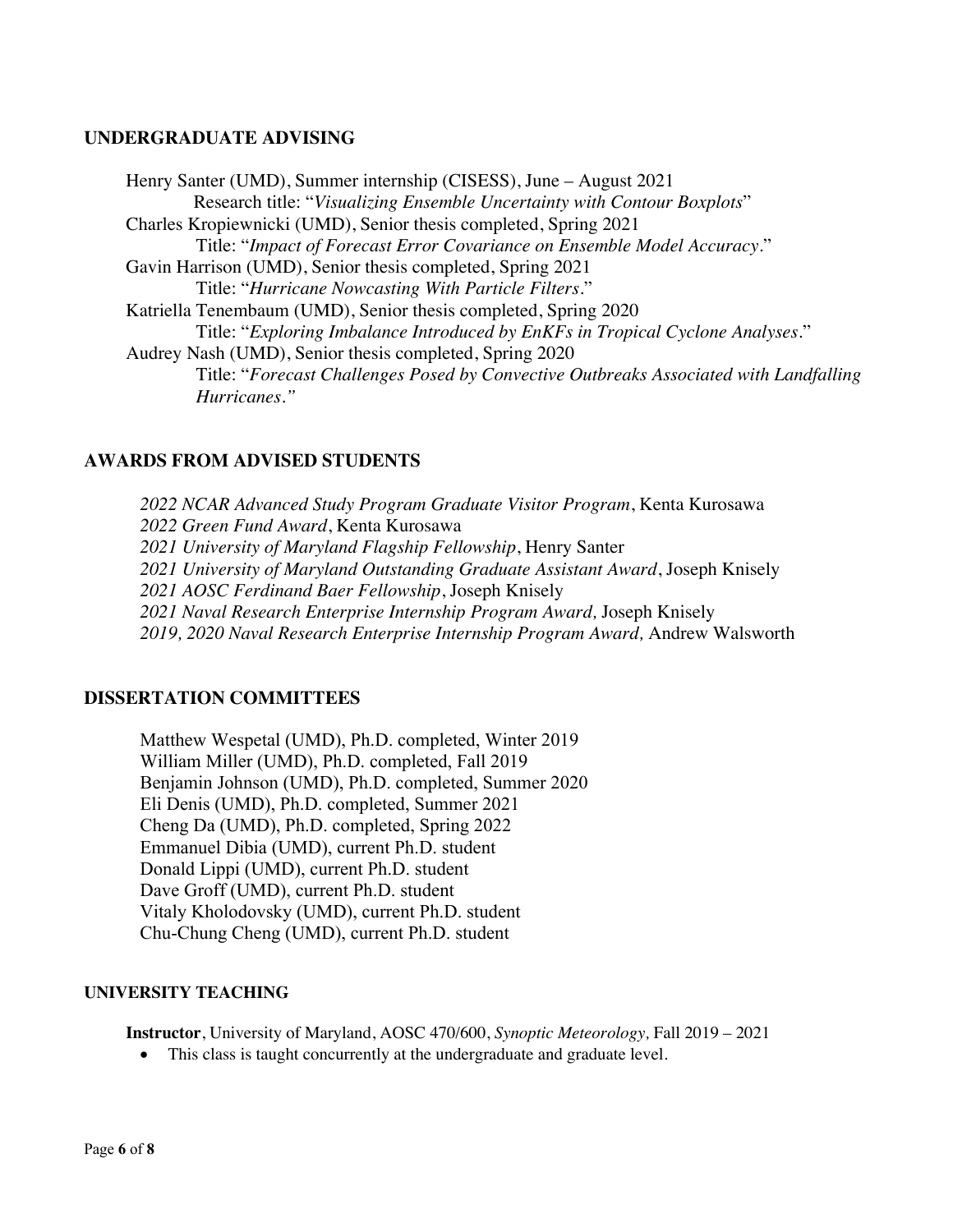• General topics covered in class: numerical modeling and observational analysis, data assimilation, review of atmospheric governing equations, quasi-geostrophic theory, frontogenesis, extratropical waves and cyclones, weather map discussions

**Instructor**, University of Maryland, AOSC 472/602, *Mesoscale Meteorology,* Spring 2020 – 2022

- This class is taught concurrently at the undergraduate and graduate level.
- General topics covered in class: mesoscale instabilities, the planetary boundary layer, mesoscale air mass boundaries, convective initialization, convective organization, mesoscale convective systems, tornadoes and extreme rainfall

**Co-Instructor**, Pennsylvania State University, METEO 597B, *Data Assimilation*, Spring 2013

- Lecture topics: optimal interpolation, EnKF, 3DVar, 4DVar, adjoint sensitivity analysis, ensemble sensitivity analysis, observation impact, parameter estimation, and hybrid data assimilation
- Additional tasks: assisted in the development of the course curriculum, and constructed and graded programming lab assignments

**Guest Lecturer**, University of Oklahoma, METR 6313, *Advanced Topics in Data Assimilation*, Spring 2017

• Lecture topics: Introduction to particle filters and the local particle filter

**Guest Lecturer**, Pennsylvania State University, METEO 526, *Numerical Weather Prediction*, Spring 2011

• Lecture topics: Ensemble Kalman filters and Lorenz (1963) model tutorial

**Teaching Assistant**, Pennsylvania State University, METEO 474, *Computer Methods in Meteorological Analysis and Forecasting,* Spring 2011

- Lab assistant for an undergraduate data mining course
- Tasks: graded labs, answered questions from students, and organized a capstone project

# **HONORS AND AWARDS**

- National Science Foundation CAREER Award, 2019
- National Research Council Postdoctoral Fellowship, NOAA Atlantic Oceanographic and Meteorological Laboratory, 2017 – 2018
- Advanced Study Program Postdoctoral Fellowship, National Center for Atmospheric Research, 2014 2016

# **PROFESSIONAL ACTIVITIES**

- Associate editor, AMS Monthly Weather Review, 2016 present
- Associate editor, AGU Journal of Advances in Modeling Earth Systems, 2021 present
- Member, AMS Committee on Weather Analysis and Forecasting, 2022 present
- Science Advisory Board Member, NOAA/NCAR/USAF Developmental Testbed Center (DTC), 2022 present
- Program committee member, *35th AMS Conference on Hurricanes and Tropical Meteorology*, New Orleans, LA, 2022
- Member, NCAR High Performance Computing User Group 2021 present
- Member, University of Maryland Burgers Program, 2020 present
- Program committee member, *8th EnKF Workshop*, Sainte-Adele, Canada, 2018
- Invited speaker, *NSF "National Strategic Computing Initiative" meeting*, Arlington, VA, 2017